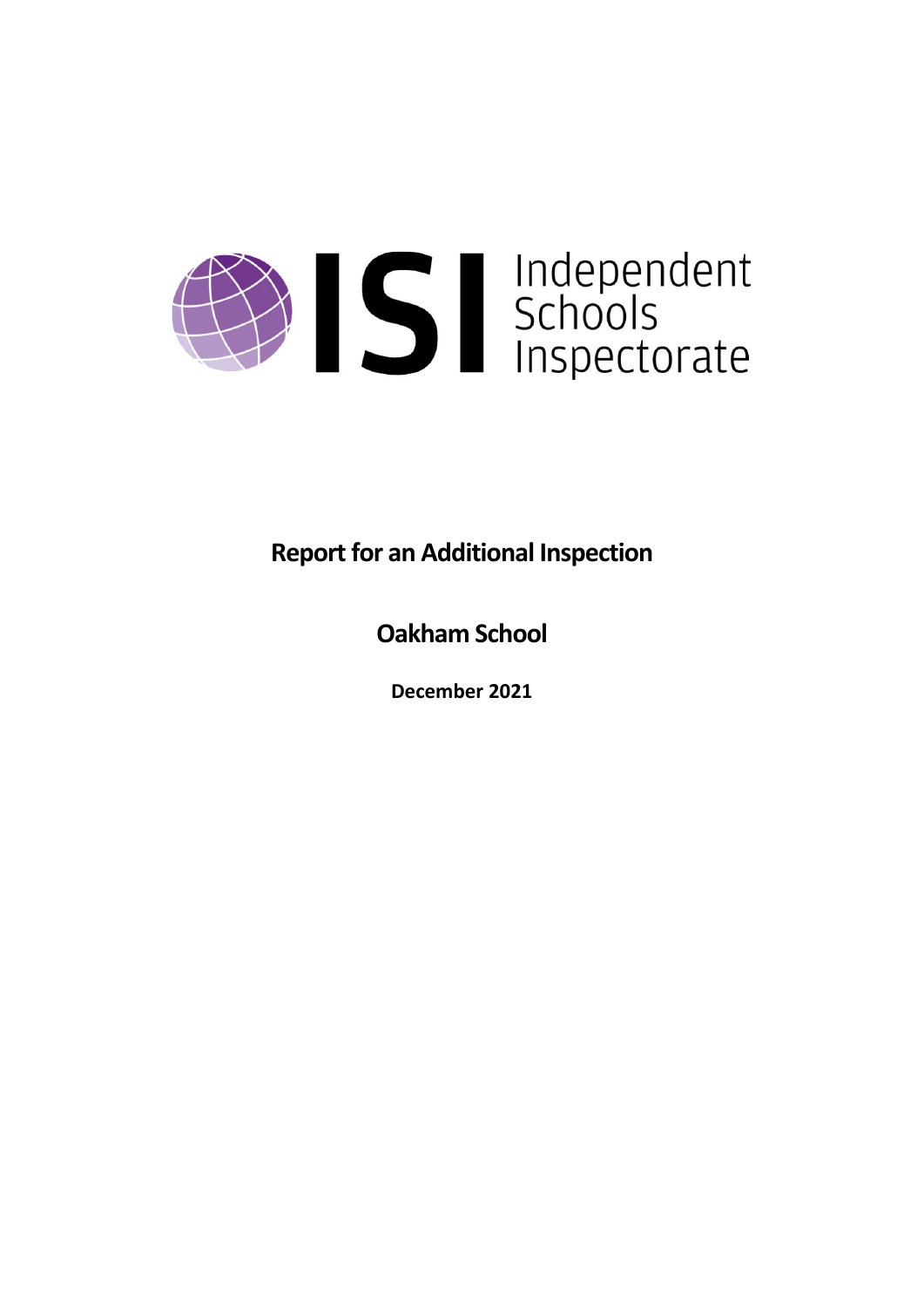# **School's details**

| <b>School</b>                    | Oakham School                                                                |     |                                |     |
|----------------------------------|------------------------------------------------------------------------------|-----|--------------------------------|-----|
| <b>DfE</b> number                | 857/6000                                                                     |     |                                |     |
| <b>Registered charity number</b> | 1131425                                                                      |     |                                |     |
| <b>Address</b>                   | Oakham School<br><b>Chapel Close</b><br>Oakham<br>Rutland<br><b>LE15 6DT</b> |     |                                |     |
| Telephone number                 | 01572 758500                                                                 |     |                                |     |
| <b>Email address</b>             | enquiries@oakham.rutland.sch.uk                                              |     |                                |     |
| Headmaster                       | Mr Henry Price                                                               |     |                                |     |
| <b>Chair of governors</b>        | Professor Neil Gorman                                                        |     |                                |     |
| Age range                        | 10 to 18                                                                     |     |                                |     |
| Number of pupils on roll         | 1045                                                                         |     |                                |     |
|                                  | Day pupils                                                                   | 517 | <b>Boarders</b>                | 528 |
|                                  | Lower<br><b>School</b>                                                       | 196 | <b>Middle</b><br><b>School</b> | 479 |
|                                  | Upper<br><b>School</b>                                                       | 370 |                                |     |
| Date of visit                    | 13 December 2021                                                             |     |                                |     |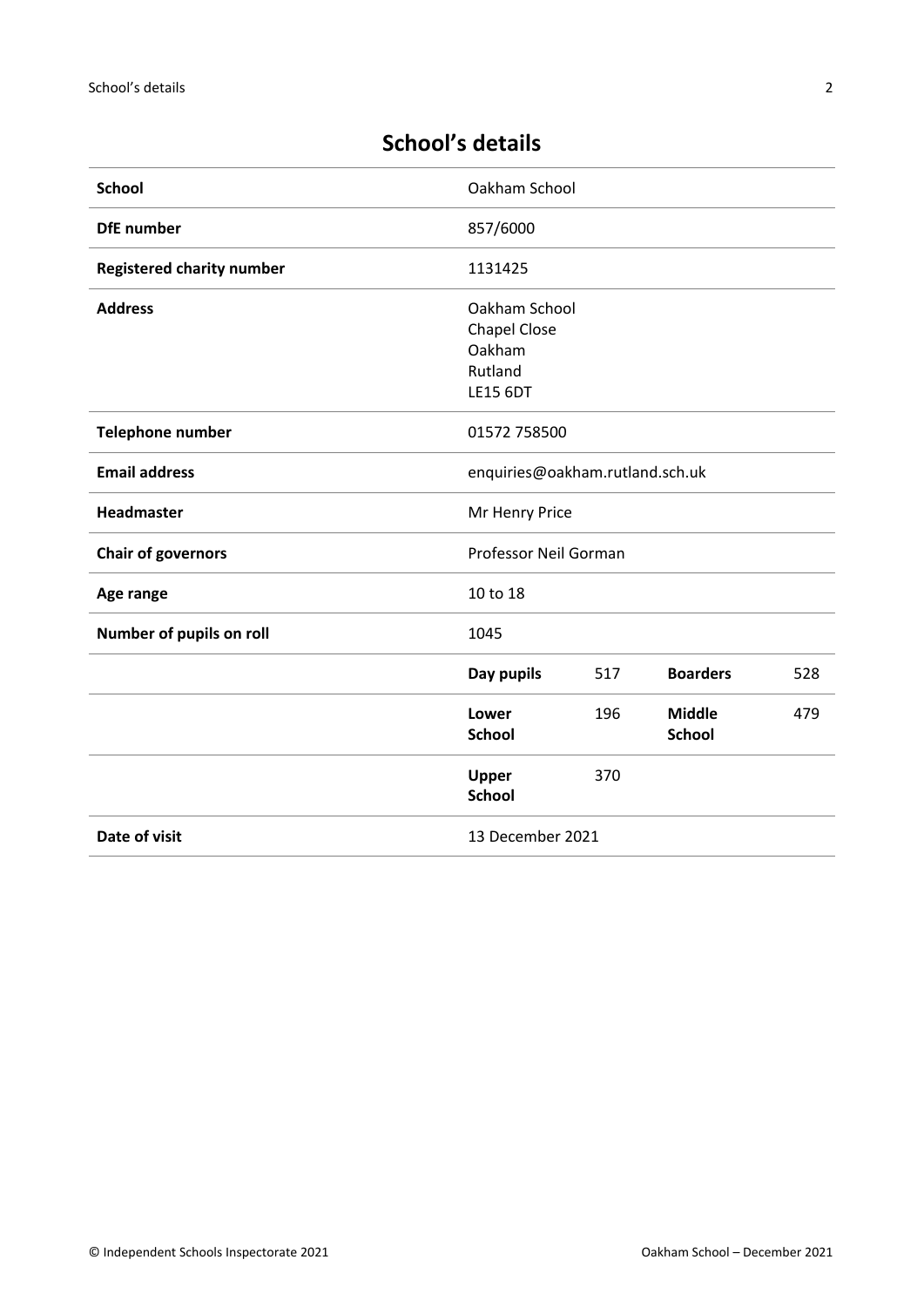# **1. Introduction**

### **Characteristics of the school**

1.1 Oakham School is an independent co-educational day and boarding school located in Oakham, Rutland. It has a Christian foundation and is a registered charity, whose trustees provide the governance of the school. Boarding provision is available from Year 6. The seven boarding houses are situated around the centre of Oakham, near the teaching accommodation. The school has 183 pupils who require support for special educational needs and/or disabilities (SEND), none of whom has an education, health and care plan. There are 110 pupils who speak English as an additional language. The previous inspection was a regulatory compliance with educational quality inspection, which took place on 5 to 7 November 2019.

#### **Purpose of the visit**

1.2 This was an unannounced additional inspection at the request of the Department for Education (DfE) which focused on the school's compliance with the Education (Independent School Standards) Regulations 2014 (ISSRs), and the National Minimum Standards for Boarding 2015.

| Regulations which were the focus of the visit                                          | <b>Team judgements</b> |  |
|----------------------------------------------------------------------------------------|------------------------|--|
| Part 3, paragraphs 7 (safeguarding) and 8 (safeguarding of boarders);<br><b>NMS 11</b> | Not met                |  |
| Part 3, paragraph 9 (behaviour); NMS 12                                                | <b>Met</b>             |  |
| Part 3, paragraph 10 (bullying); NMS 12                                                | Met                    |  |
| Part 3, paragraph 11 (health and safety); NMS 6                                        | Met                    |  |
| Part 6, paragraph 32(1)(c) (provision of information)                                  | Met                    |  |
| Part 7, paragraph 33 (manner in which complaints are handled); NMS<br>18               | Met                    |  |
| Part 8, paragraph 34 (quality of leadership and management); NMS 13                    | Not met                |  |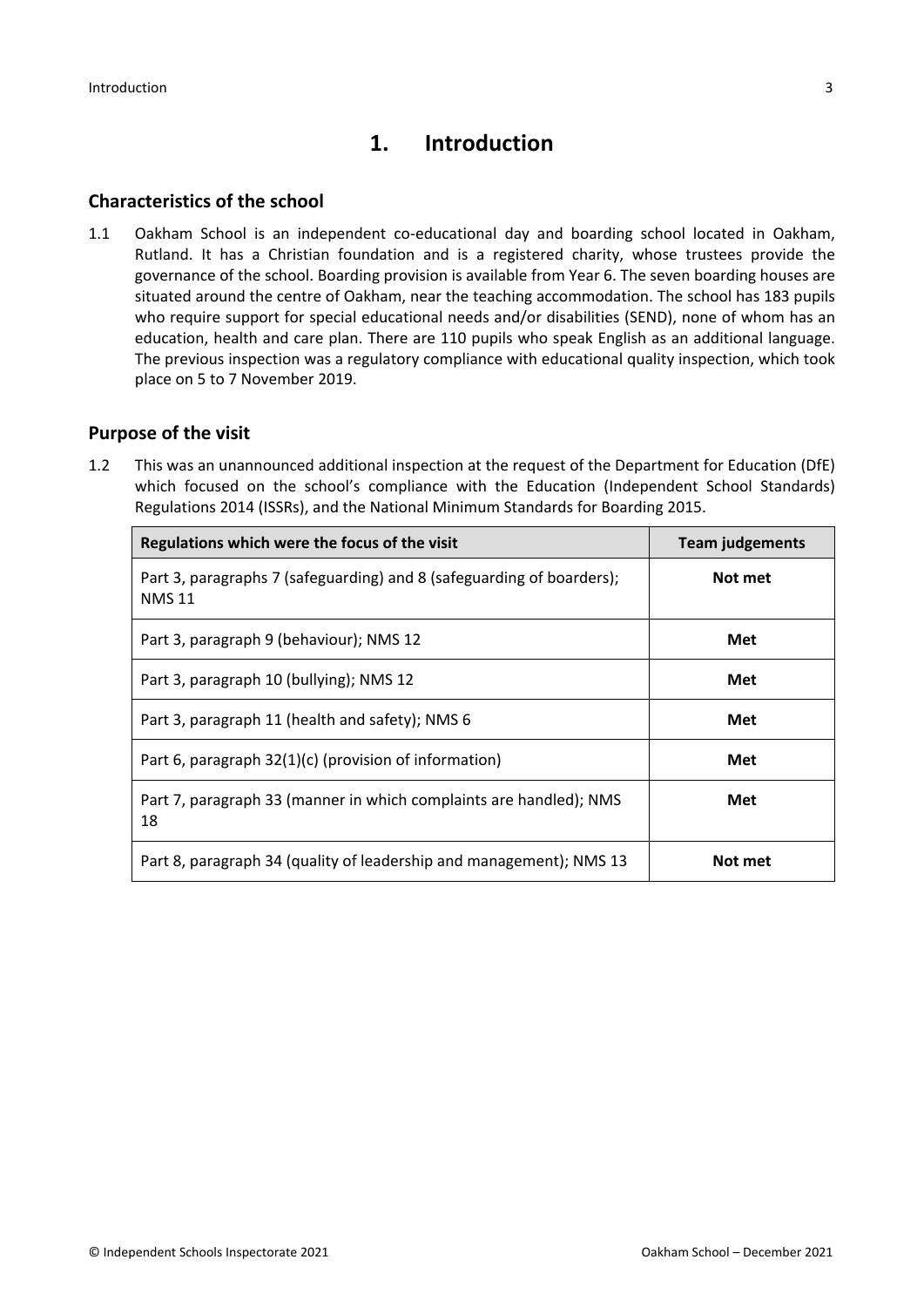# **2. Inspection findings**

### **Welfare, health and safety of pupils – safeguarding and safeguarding of boarders [ISSR Part 3, paragraphs 7 and 8; NMS 11]**

#### **Safeguarding policy**

- 2.1 The school meets the requirements.
- 2.2 The school has an appropriate policy for safeguarding which provides suitable arrangements to safeguard and promote the welfare of pupils at the school.

#### **Safeguarding implementation**

- 2.3 The school does not meet the standards.
- 2.4 The designated safeguarding lead (DSL) and deputy DSLs provide sufficient coverage for their role across the school, including in boarding. They and all staff are suitably trained. Staff understand and follow the staff behaviour policy. They are aware of their safeguarding responsibilities and the procedures to follow should a safeguarding concern arise. Staff understand the different forms of abuse, including peer-on-peer abuse and sexual harassment and the particular vulnerabilities of pupils with SEND to these. The school implements effective procedures for responding to any allegations against staff and other persons working at the school, including the need to refer to the Disclosure and Barring Service and Teaching Regulation Agency when appropriate. Recruitment procedures are effective. The school teaches pupils how to keep safe, including when online. Appropriate filtering and monitoring of the school internet are in place.
- 2.5 Governors monitor the safeguarding policy and procedures, including through an annual review. Those affected by peer-on-peer abuse, including victims and perpetrators, receive appropriate support. However, the school has not always acted in the best interests of the child or acted in accordance with locally agreed inter-agency procedures. In particular, the school has not always sought advice from or made timely referrals to appropriate external agencies when safeguarding concerns about pupils, particularly those related to sexual assault, have been raised.

#### **Welfare, health and safety of pupils – behaviour [ISSR Part 3, paragraph 9; NMS 12]**

- 2.6 The school meets the standards.
- 2.7 The school implements a suitable behaviour management policy effectively. It acts to promote positive behaviour and keeps suitable records of any poor behaviour, the sanctions awarded, and actions taken to improve behaviour. Leaders monitor these records to identify any patterns and trends in the nature of pupils' behaviour and takes action to addressthese. Scrutiny of the school's behaviour records confirms that the school responds to incidents of poor behaviour, including those relating to fighting, name calling or racist behaviour, effectively, fairly and consistently.

#### **Welfare, health and safety of pupils – bullying [ISSR Part 3, paragraph 10; NMS 12]**

- 2.8 The school meets the standards.
- 2.9 The school maintains an appropriate anti-bullying policy and takes effective action to prevent and respond to bullying. Staff are trained in how to respond to and record bullying incidents and pupils receive guidance on types of bullying and appropriate responses. Scrutiny of behavioural records shows that bullying incidents are responded to swiftly and effectively, with appropriate support given to victims and perpetrators.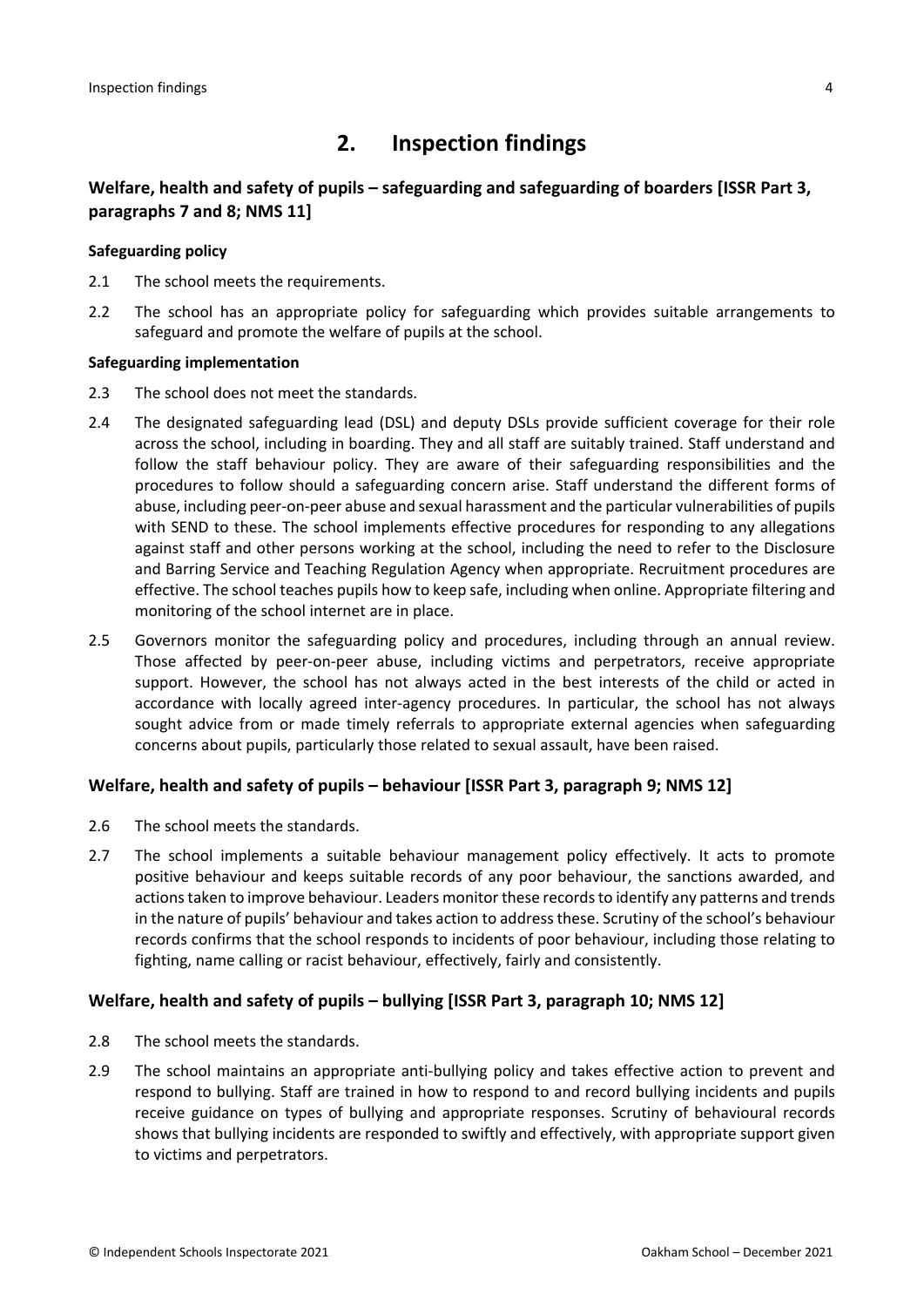### **Welfare, health and safety of pupils – health and safety [ISSR Part 3, paragraph 11; NMS 6]**

- 2.10 The school meets the standards.
- 2.11 The school implements a suitable health and safety policy effectively. Health and safety records demonstrate that all required checks, servicing and maintenance take place regularly and systematically. Staff receive appropriate health and safety training, including food safety training for those with catering responsibilities. Hazardous materials are stored safely. The school implements a dynamic COVID-19 risk assessment effectively. Appropriate measures are taken to meet pupils' dietary needs and requirements. The school monitors health and safety matters effectively through a health and safety committee which meets regularly.

#### **Provision of information [ISSR Part 6, paragraph 32(1) (c)]**

2.12 The school meets the requirements for providing information relating to safeguarding to parents. Particulars of the arrangements for safeguarding are published on the school's website.

#### **Manner in which complaints are handled [ISSR Part 7, paragraph 33; NMS 18]**

- 2.13 The school meets the standards.
- 2.14 The school responds to any complaints in line with a suitable three-stage complaints procedure. The record of complaints shows that the school responds to complaints within stated timescales. The record of complaints identifies any complaints relating to boarding provision and actions taken in response to complaints, whether or not they are upheld.

#### **Quality of leadership and management [ISSR Part 8, paragraph 34; NMS 13]**

- 2.15 The school does not meet the standards.
- 2.16 The proprietor does not ensure that the leadership and management demonstrate good skills and knowledge, and fulfil their responsibilities effectively, so that the other standards are consistently met, and they actively promote the well-being of the pupils. In particular, leaders and managers have not ensured that advice has always been sought from or timely referrals made to the appropriate external agencies when safeguarding concerns about pupils, particularly those related to sexual assault, have been raised.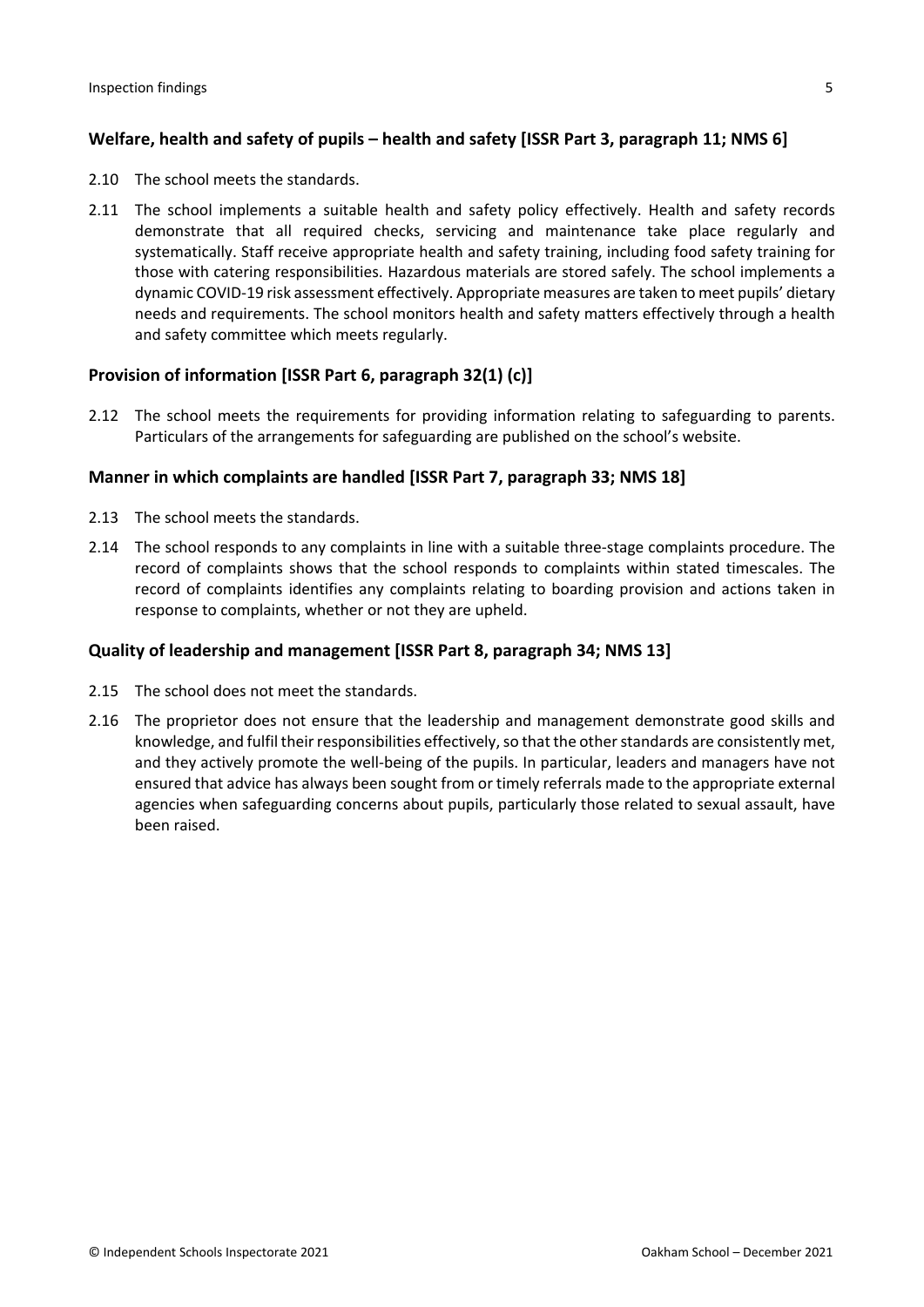### **3. Regulatory action points**

3.1 The school does not meet all of the requirements of the Education (Independent School Standards) Regulations 2014, National Minimum Standards for Boarding Schools 2015 and should take immediate action to remedy deficiencies as detailed below.

#### **ISSR Part 3, Welfare, health and safety, paragraph 7 and 8; NMS 11**

 The school must ensure that it always seeks advice from, and makes timely referrals to, appropriate external agencies when safeguarding concerns about pupils, particularly those related to sexual assault, are raised [paragraphs 7(a) and (b) and 8(a) and (b); NMS 11.1]

#### **ISSR Part 8, Quality of leadership and management, paragraph 34; NMS 13**

 The proprietor must ensure that leadership and management demonstrate good skills and fulfil their responsibilities effectively, so that the other standards are met consistently and that they actively promote the well-being of the pupils [paragraphs 34(1)(a), (b) and (c); NMS 13.1, 13.3–13.5, 13.7 and 13.8]